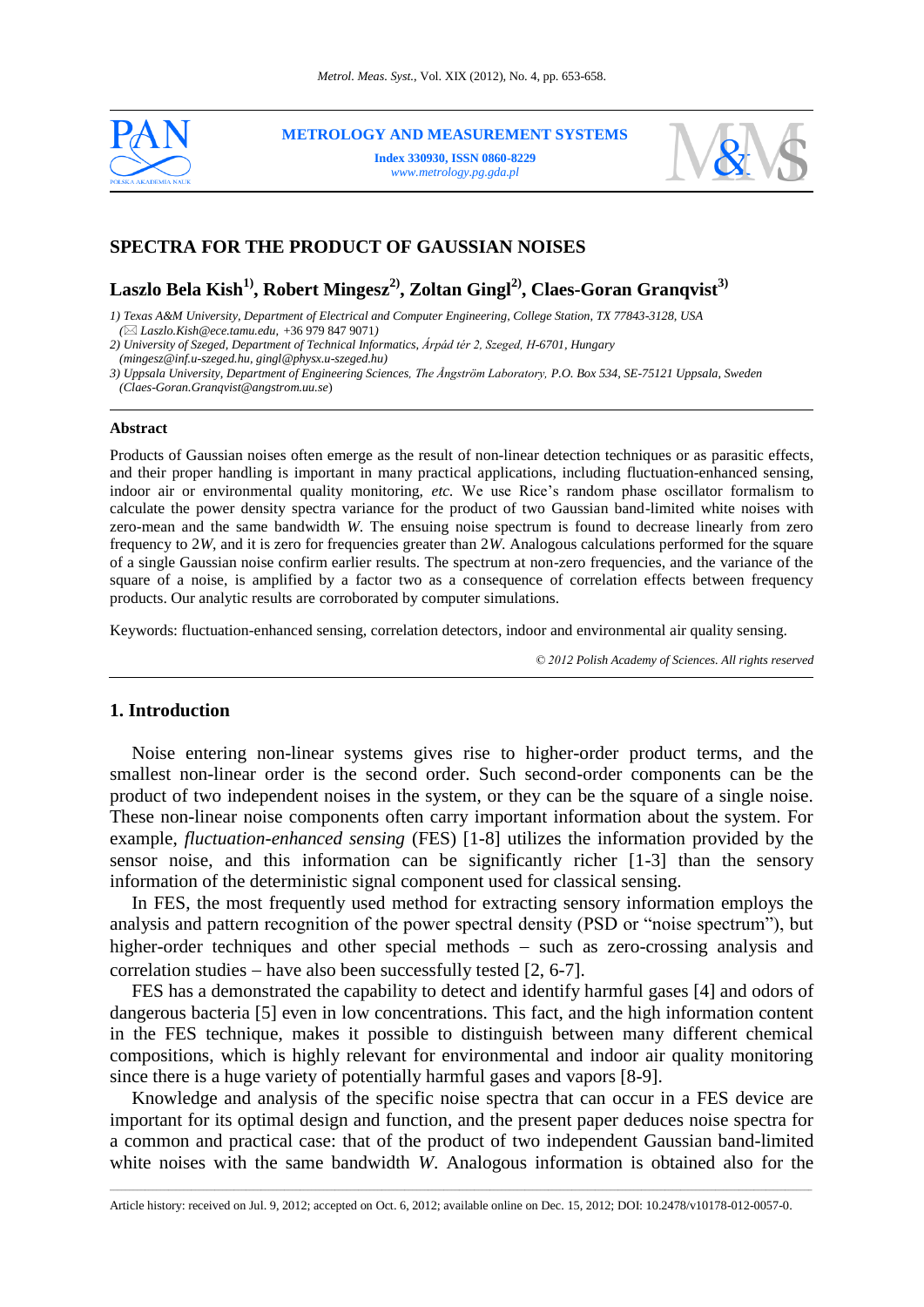square of a single Gaussian noise of the same character and the results are in agreement with known results about this particular situation. We use Rice's rigorous method [10] based on random phase oscillators and modulation components, which is valid for Gaussian noises. The triangular spectral shapes found by us are in accordance with Bennett's heuristic non-exact method for cross-modulation products of different speech channels [11].

## **2. Rice's random-phase oscillator model**

Consider two Gaussian noises of zero mean with amplitudes  $U_1(t)$  and  $U_2(t)$  and power power spectral density  $S_0(f)$  as the sums of oscillators. The frequency scale is divided into spectral densities  $S_1(f)$  and  $S_2(f)$ , respectively. Rice's random-phase oscillator representation of these noises can be used to synthesize the amplitude of Gaussian noise with infinitesimally small intervals with bandwidth  $f_0$ , and the noise in each interval is represented by an oscillator with:

 $-$  oscillation frequency  $kf_0$ ;

- amplitude 
$$
a(f) = a(kf_0) = \sqrt{2f_0S_0(f)} = \sqrt{2kf_0S_0(kf_0)}
$$
, and

- random phase  $\varphi_k$  uniformly distributed over the  $[0, 2\pi)$  interval.

Thus the two noises can be synthesized as

$$
U_1(t) = \lim_{N \to \infty} \sum_{j=1}^{N} a_j \sin(2\pi j f_0 t + \varphi_j) \text{ and } U_2(t) = \lim_{N \to \infty} \sum_{k=1}^{N} b_k \sin(2\pi k f_0 t + \varphi_k), \quad (1)
$$

where  $a_j = \sqrt{2f_0S_1(jf_0)}$  and  $b_k = \sqrt{2f_0S_2(kf_0)}$ .

Then the amplitude of the product  $U(t)$  of the two noises is given as:

$$
U(t) = \gamma U_1(t)U_2(t) = \gamma \lim_{N \to \infty} \sum_{j=1}^{N} a_j \sum_{k=1}^{N} b_k \sin(j2\pi f_0 t + \varphi_j) \sin(k2\pi f_0 t + \varphi_k) =
$$
  
=  $\gamma \lim_{N \to \infty} 0.5 \sum_{j=1}^{N} a_j \sum_{k=1}^{N} b_k \cos[(j+k)2\pi f_0 t + \varphi_j + \varphi_k] +$   
+  $\gamma \lim_{N \to \infty} 0.5 \sum_{j=1}^{N} a_j \sum_{k=1}^{N} b_k \cos[(j-k)2\pi f_0 t + \varphi_j - \varphi_k]$  (2)

where  $\gamma = 1$ / Volt is the transfer coefficient of a hypothetical multiplier device providing a Volt unit also for the product. The first sum represents the combination-frequencies obtained as the sum of frequencies ("additive" frequency products) while the second sum represents the difference-frequencies ("subtractive" frequency products).

Three facts must be kept in mind when determining the PSD:

- *i*. the power of components with different frequencies is additive;
- *ii*. the power of components with the same frequency but random phase is also additive after the ensemble averaging of an infinite number of other components in the immediate vicinity of that frequency, and
- *iii*. the power of frequency components with the same frequency and same phase adds up in a synergetic way because of their total correlation; the amplitudes are additive and the power scales with the square of the amplitudes.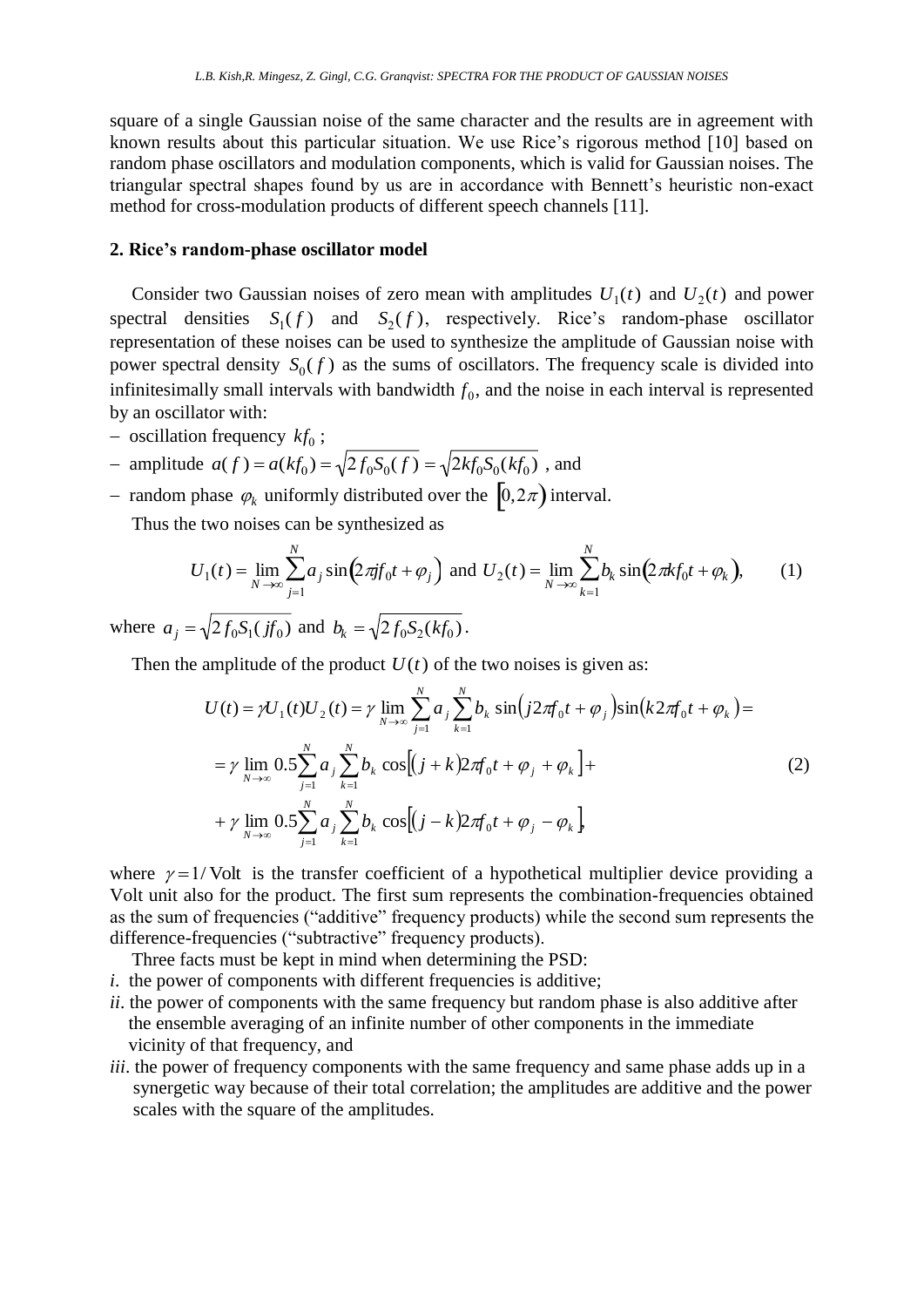### **3. Spectrum for independent noises**

In the case of independent  $U_1(t)$  and  $U_2(t)$ , both (*i*) and (*ii*) are satisfied, and thus the result of (1) is free of correlation effects. Fig. 1 shows the shape of the ensuing noise shows the "additive" frequency products where  $j$  is increasing from bottom to top while  $k$  runs spectrum: the spectral bands belonging to a given *j* parameter (*cf*. the horizontal rectangles) are summed to determine the shape of the related noise spectrum. The left-upper part of Fig. 1 horizontally, and the left-lower part shows the "subtractive" frequency products where *j* is increasing from top to bottom. The right-upper part of Fig. 1 shows the resulting spectra, which are proportional to the frequency-dependent vertical thickness of the "additive" and "subtractive" spectral patterns in the left-hand part of the figure. It is seen that this procedure yields triangular spectra with center frequencies at *W* and 0, respectively. The right-lower part of Fig. 1 shows the final result, which is the sum of the two triangular spectra (negative frequencies are flipped to positive) which gives rise to a linearly decreasing spectrum going from *S*(0) at zero frequency to zero at 2*W* frequency, *i.e*.:

$$
S(f) = S(0) \left( 1 - \frac{f}{W} \right) \text{ for } 0 \le f \le W; \text{ elsewhere } S(f) = 0 .
$$
 (3)

The magnitude of  $S(0)$  will be determined in the next section.



Fig. 1. Determination of the shape of the noise spectrum by summing spectral bands (see the text for explanation).

## **4. Spectrum and variance for independent noises**

The variance of the product of two independent random variables with random mean value is the product of the original variances so that:

$$
\langle U^2(t) \rangle = \gamma^2 \langle U_1^2(t) \rangle \langle U_2^2(t) \rangle.
$$
 (4)

The variance is the area below the noise spectrum, and thus: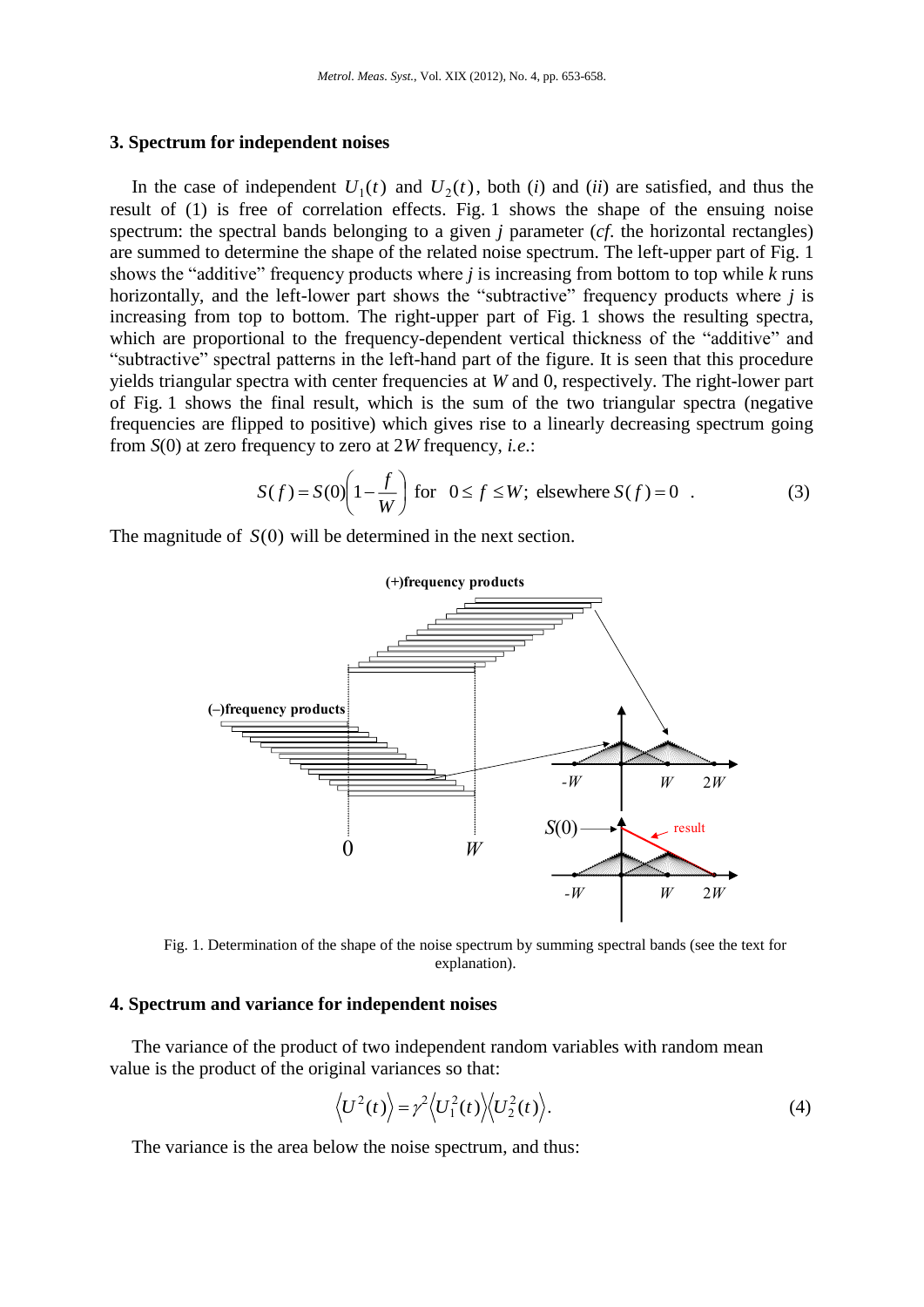$$
\langle U_1^2(t) \rangle = WS_1(f), \langle U_2^2(t) \rangle = WS_2(f), \text{ and } \langle U^2(t) \rangle = WS(0).
$$
 (5)

(3) to (5) yield the spectrum of the product of two independent noises according to:

$$
S(f) = \gamma^2 W S_1 S_2 \left( 1 - \frac{f}{W} \right) \text{ for } 0 \le f \le W; \text{ elsewhere } S(f) = 0. \tag{6}
$$

### **5. Spectrum and variance for the square of a noise**

A special and well-studied situation occurs when a noise is multiplied by itself. For the square of a noise  $U_1(t)$ , conditions *(i)* and *(ii)* are not always satisfied because for each non- zero frequency combination in (2) there will be a sum of two identical products instead of zero DC component emerging from the relevant correlations. Thus one obtains for non-zerotheir random phase sum. This correlation leads to a doubling of the spectrum obtained in Eq. (6). Furthermore the spectrum is infinite at zero frequency as a consequence of the nonfrequencies that:

$$
S(f) = 2\gamma^2 W S_1 S_2 \left(1 - \frac{f}{W}\right) \text{ for } 0 < f \le W; \quad S(f) = 0 \text{ for } f < 0 \text{ and } f > W. \tag{7}
$$

It then follows that the variance of the noise component (the AC component) of the square of the noise  $U_1(t)$  is twice the result given in (4), *i.e.*,

$$
\langle U_{AC}^2(t) \rangle = \gamma^2 \langle \left[ U_1^2(t) - \langle U_1^2(t) \rangle \right]^2 \rangle = 2\gamma^2 \langle U_1^2(t) \rangle^2.
$$
 (8)

Our results agree with those in a related study [10].

#### **6. Computer simulations**

Computer simulations were carried out to illustrate the results reported above.



Fig. 2. Computer simulation of power spectral density (PSD). The overlapping input noises (A and B) are bandlimited white noises, while the resulting spectrum is the expected linearly decreasing function reaching zero at twice the original bandwidth.

Two independent Gaussian noises were generated with the same spectra and bandwidth, and the PSD and variance of the product of these noises were determined. Fig. 2 shows that the shape of the resulting noise spectrum is in agreement with the shape predicted by (6).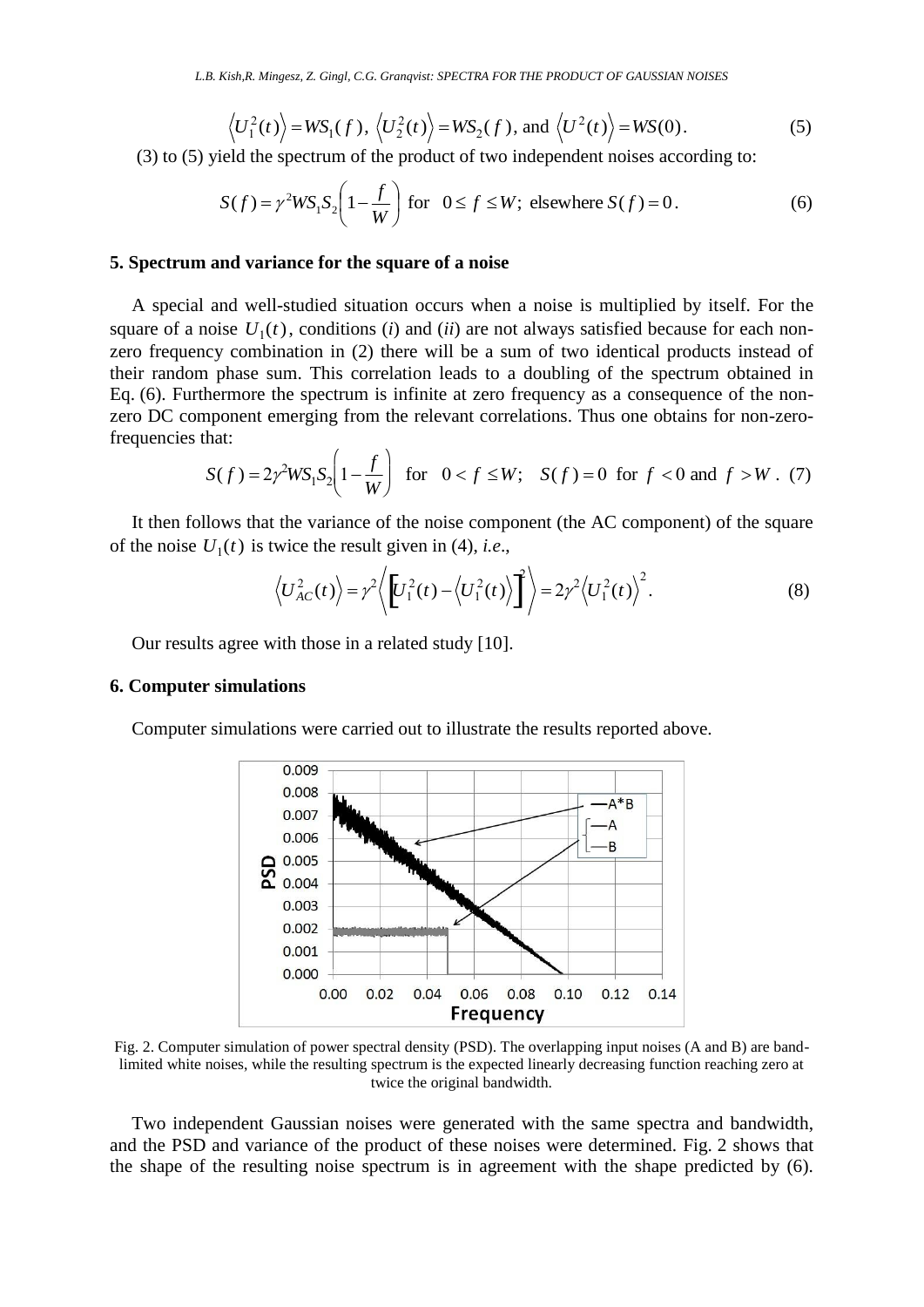Analogously, the variances of the product of the noises and the AC component of the square of a noise satisfy (4) and (8), respectively.

Fig. 3 shows the results of a computer simulation of the resulting amplitude distribution function without filtering (sharp peak) and after cutting off the bandwidth at the original bandwidth (Gaussian-like distribution). This simulation was carried out in order to illustrate how the practical situation, with the same bandwidth of the output as that of the input noises, strongly diminishes the non-Gaussian effects. The original, heavily non-Gaussian distribution (Normal Product Distribution [12]) clearly changed significantly toward a much more Gaussian-looking bell-shaped curve.



Fig. 3. Amplitude distribution of the original noises (A and B), of the product noise with 2*W* bandwidth (A\*B), and of the product noise after filtering to have the same bandwidth *W* as the original noises (Filt A\*B).

#### **7. Conclusions**

This paper deduced simple results for noise spectra relevant to a practical case: the noise spectrum of the product of two independent Gaussian band-limited white noises with the same bandwidth. We used Rice's method [10] based on random phase oscillators and modulation components, which is valid for Gaussian noises. The triangular spectral shapes found by us are in accordance with Bennett's heuristic non-exact method for cross-modulation products of different speech channels [11]. Analogous results were obtained for the square of single Gaussian noise of the same character as above. The latter result was known from prior work [10] and largely served as a confirmation of our analysis.

Our results have potential applications in the analysis and design of practical devices for correlators, secure classical communicators, fluctuation-enhanced sensing of indoor air and environmental quality, *etc*. [13].

### **Acknowledgements**

A discussion with Professor L. Stacho is appreciated. Financial support for LBK's visit of Angstrom Laboratory was received from the European Research Council under the European Community's Seventh Framework Program (FP7/2007-2013)/ERC Grant Agreement 267234 ("GRINDOOR"). Work in Szeged was supported by the grant TAMOP-4.2.1/B-09/1/KONV-2010-0005.

#### **References**